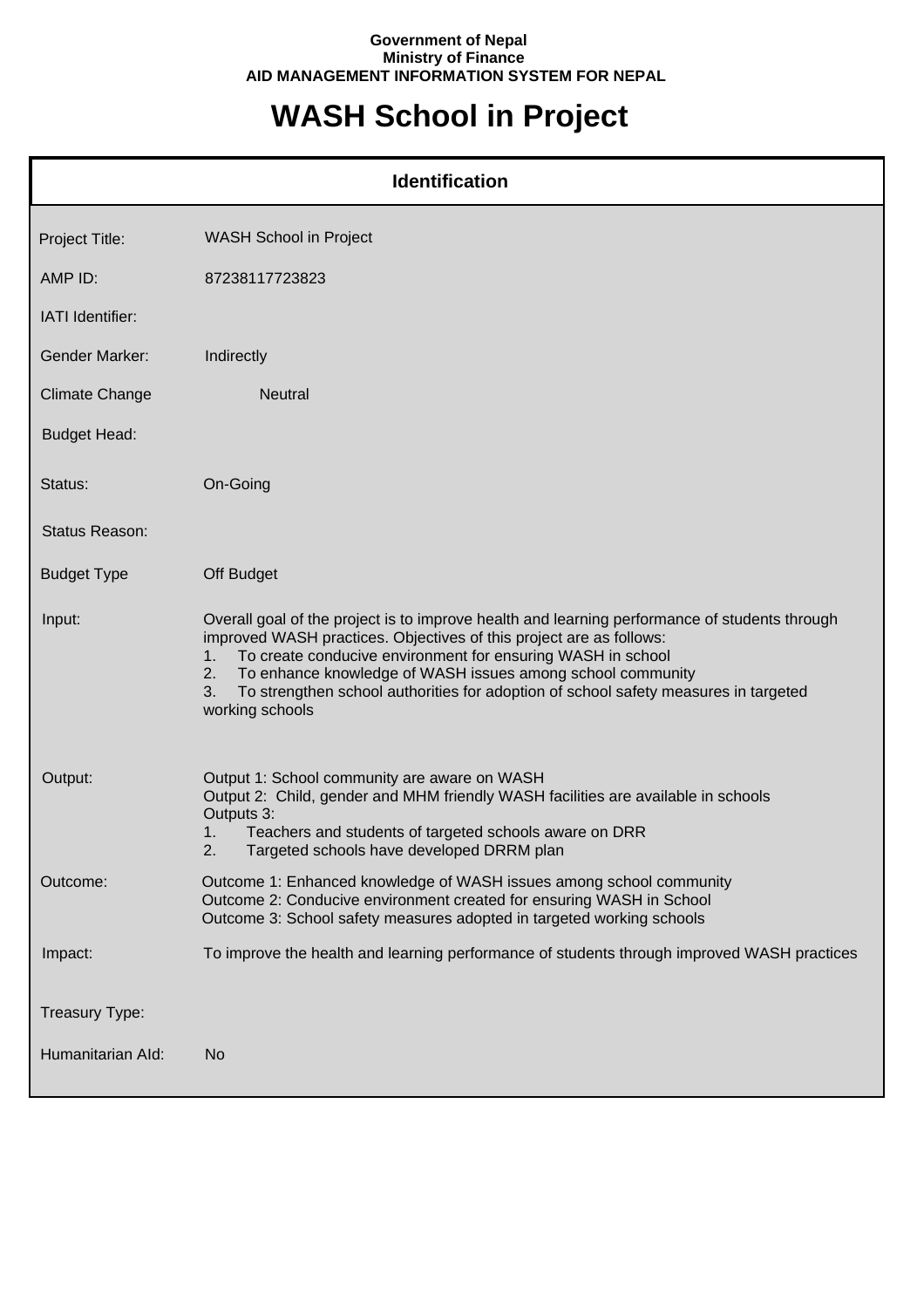| <b>Location</b>    |            |  |
|--------------------|------------|--|
| Location           | Percentage |  |
| Bajura (Martadi)   | 33.0%      |  |
| Mugu (Gamgadhi)    | 36.0%      |  |
| Bardiya (Gulariya) | 31.0%      |  |

| <b>National Plan</b>                                                                              |            |
|---------------------------------------------------------------------------------------------------|------------|
| Program                                                                                           | Percentage |
| [Drinking Water and Sanitation ] [Social Development Policy ] [National Development Plan<br>(NDP) | 100.0%     |

| <b>Sector</b>                                |            |
|----------------------------------------------|------------|
| Sector                                       | Percentage |
| Nepal Sector Classification DRINKING WATER 0 | 100.0%     |

| <b>Implementing/Executing Agency</b>               |        |  |
|----------------------------------------------------|--------|--|
| <b>Implementing Agency</b>                         |        |  |
| <b>NGOs</b>                                        | 100.0% |  |
| <b>Executing Agency</b>                            |        |  |
| Good Neighbors Japan                               | 100.0% |  |
| <b>Responsible Organization</b>                    |        |  |
| Ministry of Energy, Water Resources and Irrigation | 100.0% |  |
| Donor                                              |        |  |
| Good Neighbors Japan                               | 0.0%   |  |

| <b>Funding</b>             |      |
|----------------------------|------|
| <b>UNDISBURSED BALANCE</b> | null |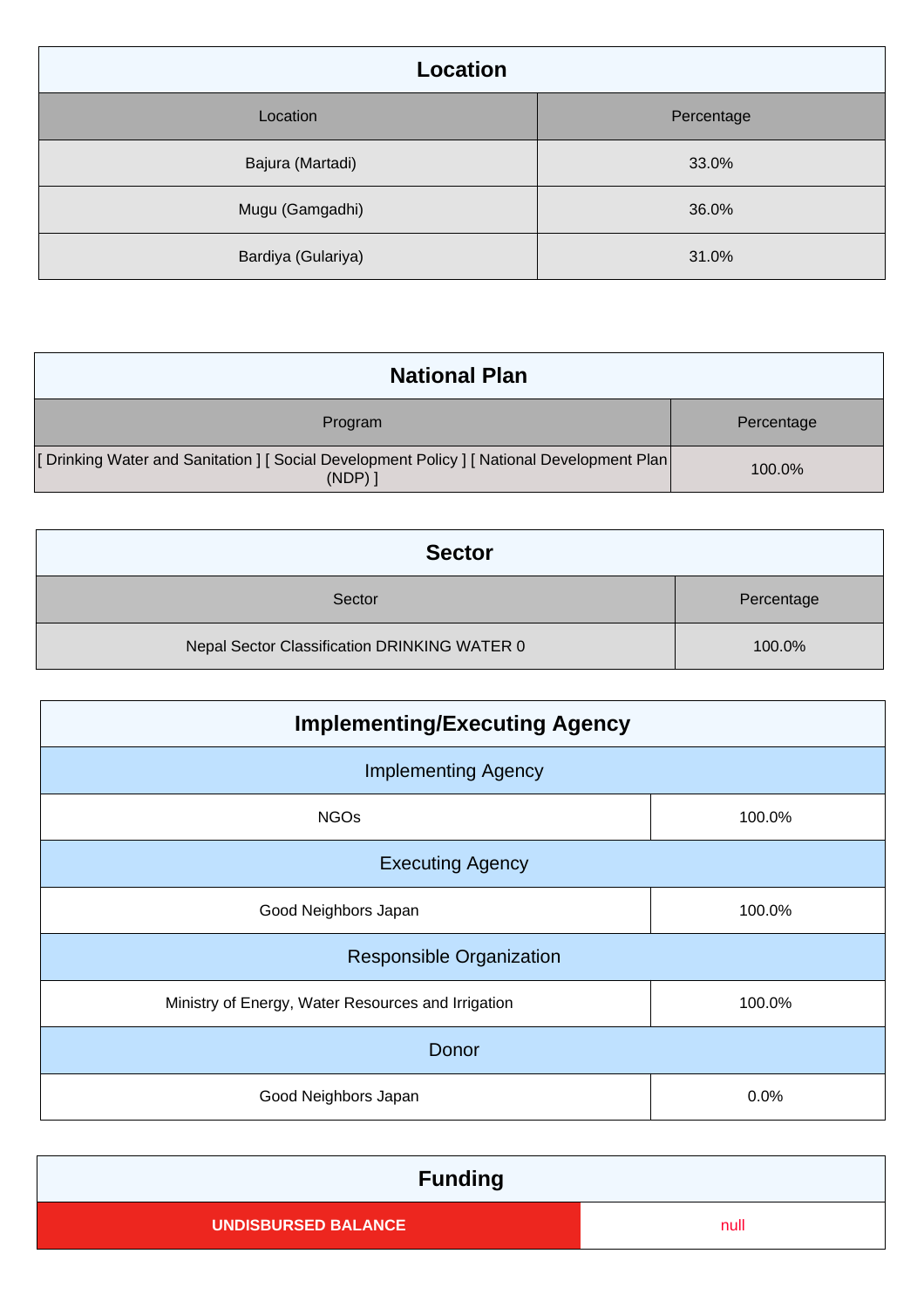| Transaction<br>Date          | Type of<br>Assistance       | Mode of<br>Payment | Post Earthquake<br>Assistance | Commitment | <b>Disbursement</b> |
|------------------------------|-----------------------------|--------------------|-------------------------------|------------|---------------------|
|                              | <b>Good Neighbors Japan</b> |                    |                               |            |                     |
|                              |                             |                    | <b>Actual</b>                 |            |                     |
| 5/29/2020                    | <b>Grant Aid</b>            | Cash               | No                            | 919,606    |                     |
| 7/15/2020                    | <b>Grant Aid</b>            | Cash               | No                            | Ю          | 11,212              |
| 7/15/2021                    | <b>Grant Aid</b>            | Cash               | No                            | 0          | 136,191             |
| 12/31/2021                   | Grant Aid                   | Cash               | No                            | 10         | 108,470             |
| 6/20/2022                    | <b>Grant Aid</b>            | Cash               | No                            | Ю          | 609,578             |
| <b>Total</b>                 |                             |                    | 919,606                       | 865,451    |                     |
| Total (Good Neighbors Japan) |                             |                    | 919,606                       | 865,451    |                     |
| <b>UNDISBURSED BALANCE</b>   |                             |                    | 54,155                        |            |                     |

| <b>Progress Achieved</b>       |
|--------------------------------|
| Progress Achieved:             |
| Key Problems:                  |
| Steps Taken to Solve Problems: |